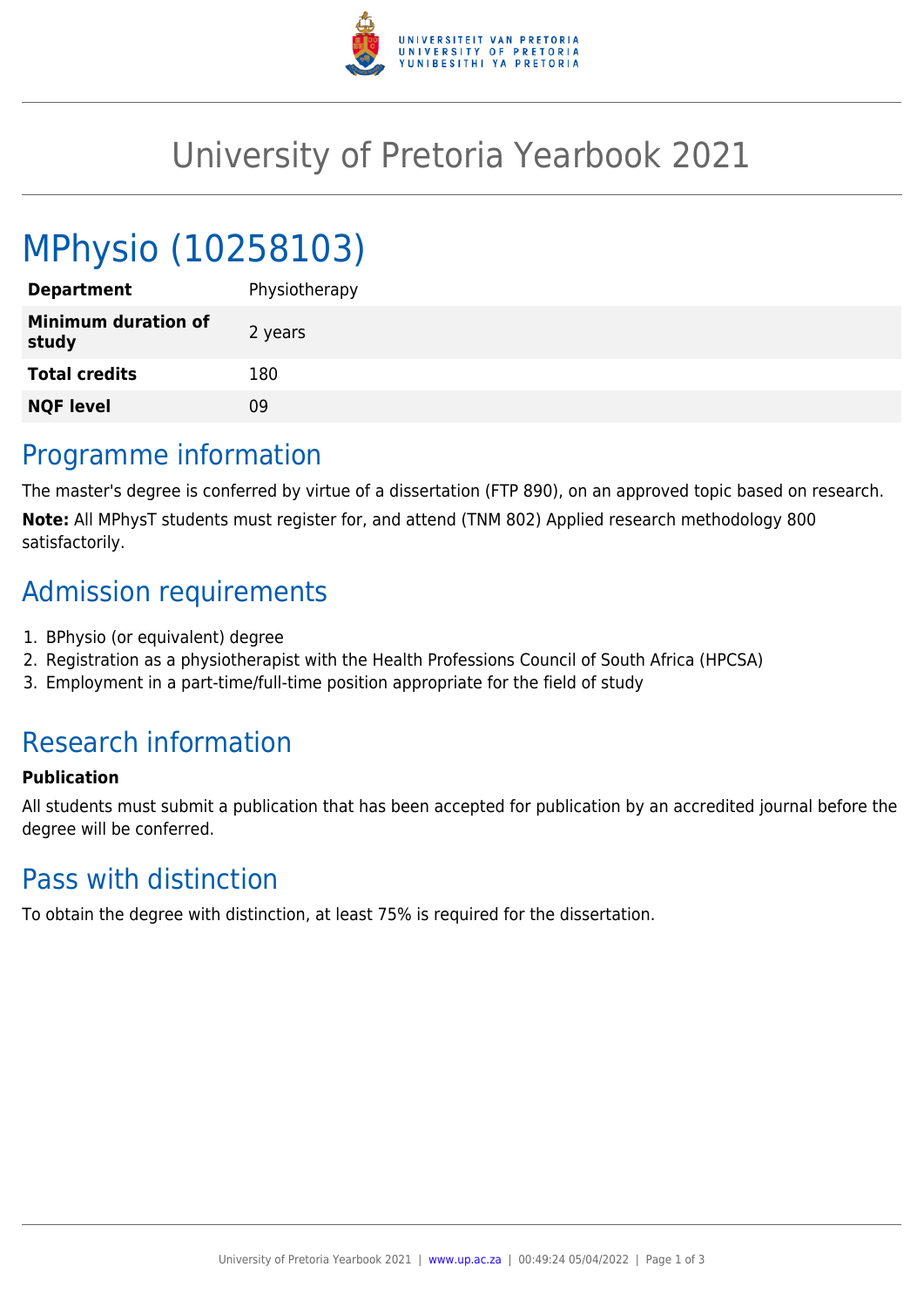

## Curriculum: Year 1

#### **Minimum credits: 180**

#### **Core modules**

[Dissertation: Physiotherapy 890](https://www.up.ac.za/yearbooks/2021/modules/view/FTP 890) (FTP 890) - Credits: 180.00 [Applied research methodology 802](https://www.up.ac.za/yearbooks/2021/modules/view/TNM 802) (TNM 802) - Credits: 0.00